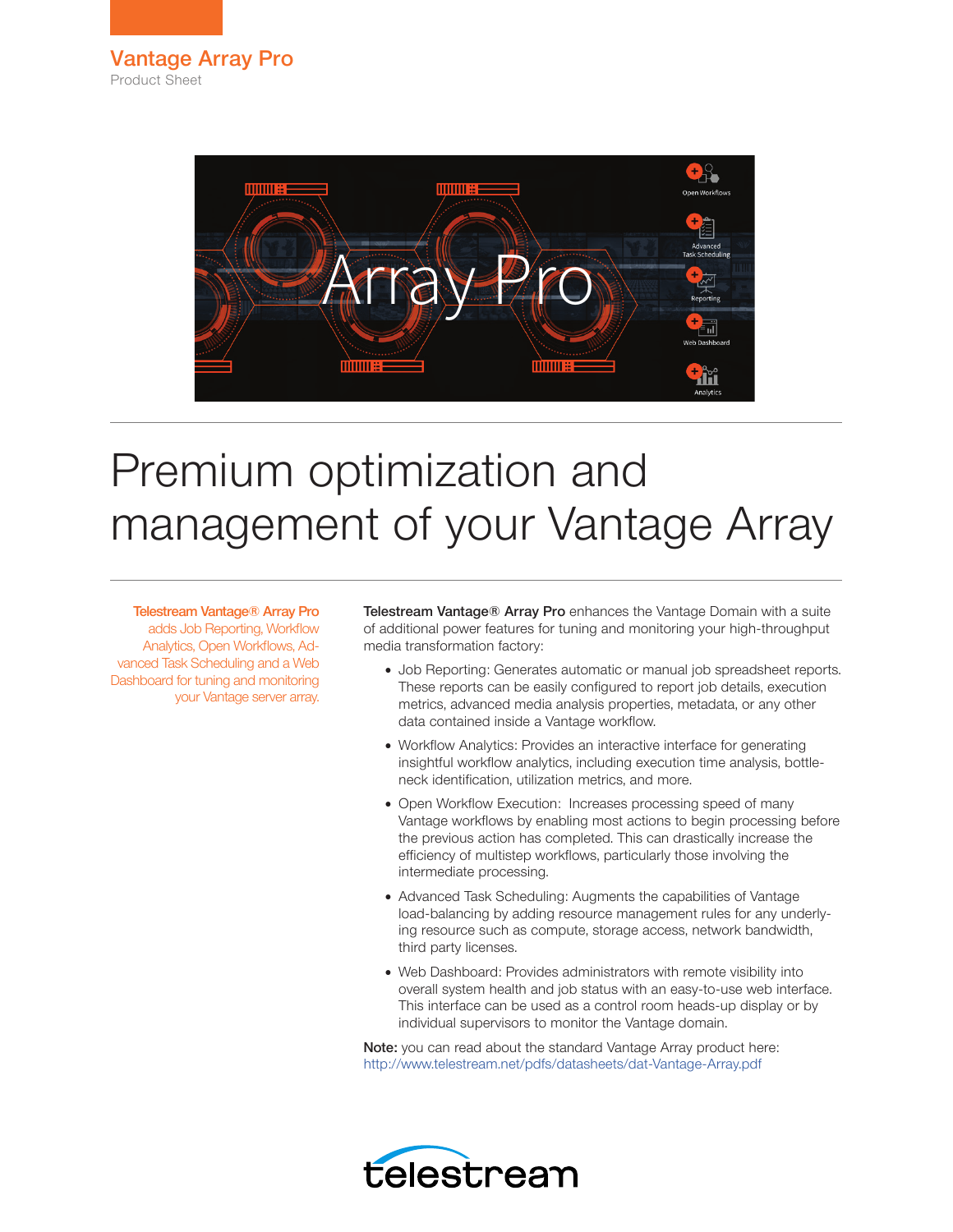# Open Workflow Execution

Open Workflows enhance the processing speed of Vantage workflows by enabling many Actions to begin processing before the previous Action has completed. Specifically, Open Workflows are designed to remove the inherent latency that exists between Actions in a Vantage workflow. For example, during a Watch Action, a Copy Action can begin to localize the content as it is received and not have to wait for the entire file to be received.

By reducing the latency between Actions in a workflow, more jobs can be submitted to the domain in the same period of time, providing greater utilization of Vantage nodes and faster job completion.

Features and benefits of using Open Workflows include:

• Reduce the time it takes to make content available to your customers.

Open Workflows are a must when getting content on-air as fast as possible. By eliminating the latency between Actions, Open Workflows enable News, Sports and other time-sensitive media workflows to make content available to your customers faster.

• Process more workflow jobs in a domain with existing resources.

With Open Workflows reducing the elapsed time of the job, more workflows can be submitted to the same Vantage domain. This provides a much better utilization of existing resources, since more workflows can be completed with the same server hardware.

## Advanced Task Scheduling

Advanced Task Scheduling augments the capabilities of Vantage load-balancing by adding resource management rules for underlying resources such as compute, storage access, network bandwidth, and third-party licenses. It not only provides the ability to balance workload across servers in a Vantage Array, but also across services.

All media processing tasks are not equal, and CPU time can be wasted by traditional queue-based load balancing. Workflows with mixed video processing requirements and fluctuating media loads require task allocation that is not only aware of which servers are available, but also the nature of the tasks being assigned.

For example, Task Based load balancing allows you to balance the workload between CPU intensive Actions such as a Flip Action, a Multiscreen Action, an IPTV Action and an Analyze Action.

Each Action is managed separately by a Vantage service—yet Task Based load balancing allows for tuning of the execution to maximize server utilization and minimize processing time. Task Based load balancing uses the concept of *Capacity* for the servers (or entire Vantage Array) and Cost for the Actions that need to be processed. Rules are created to define Capacity or Cost—and are assigned at a default level for all servers and services respectively. Additionally, the default Cost assigned to an Action can be overridden within the Workflow that utilizes the Action.

Not only can Rules be created to control the balancing of Actions across services, but can also be created to control access to physical characteristics of a Vantage Array.

Access to a storage sub-system can also be controlled through Task Based load balancing to ensure that the storage sub-system is not oversaturated with too many processes. Likewise, if you need to send files via FTP to a remote server, and the remote server only allows a single FTP connection, then Rules defined in Task Based load balancing allow this to be accomplished.

#### Job Reporting

With Array Pro, you can generate automatic or manual job spreadsheet reports. These reports can be easily configured to report job details, execution metrics, advanced media analysis properties, metadata, or any other data contained inside a Vantage workflow.

- These reports capitalize on Vantages superior workflow variable system, providing insightful information on the rich data set.
- They can automate the otherwise cumbersome task of producing usage reports.
- The CSV files produced can be used as-is, or the raw data can be further processed and refined with Excel.

### Workflow Analytics

This feature provides an interactive interface for generating insightful workflow analytics, including execution time analysis, bottleneck identification, utilization metrics, and more.

- These analytics help you design better, more efficient, workflows.
- They provide granular data about action usage, and more general data about workflow usage.
- With zero configuration required, analytics can be run on any workflow—at any time.